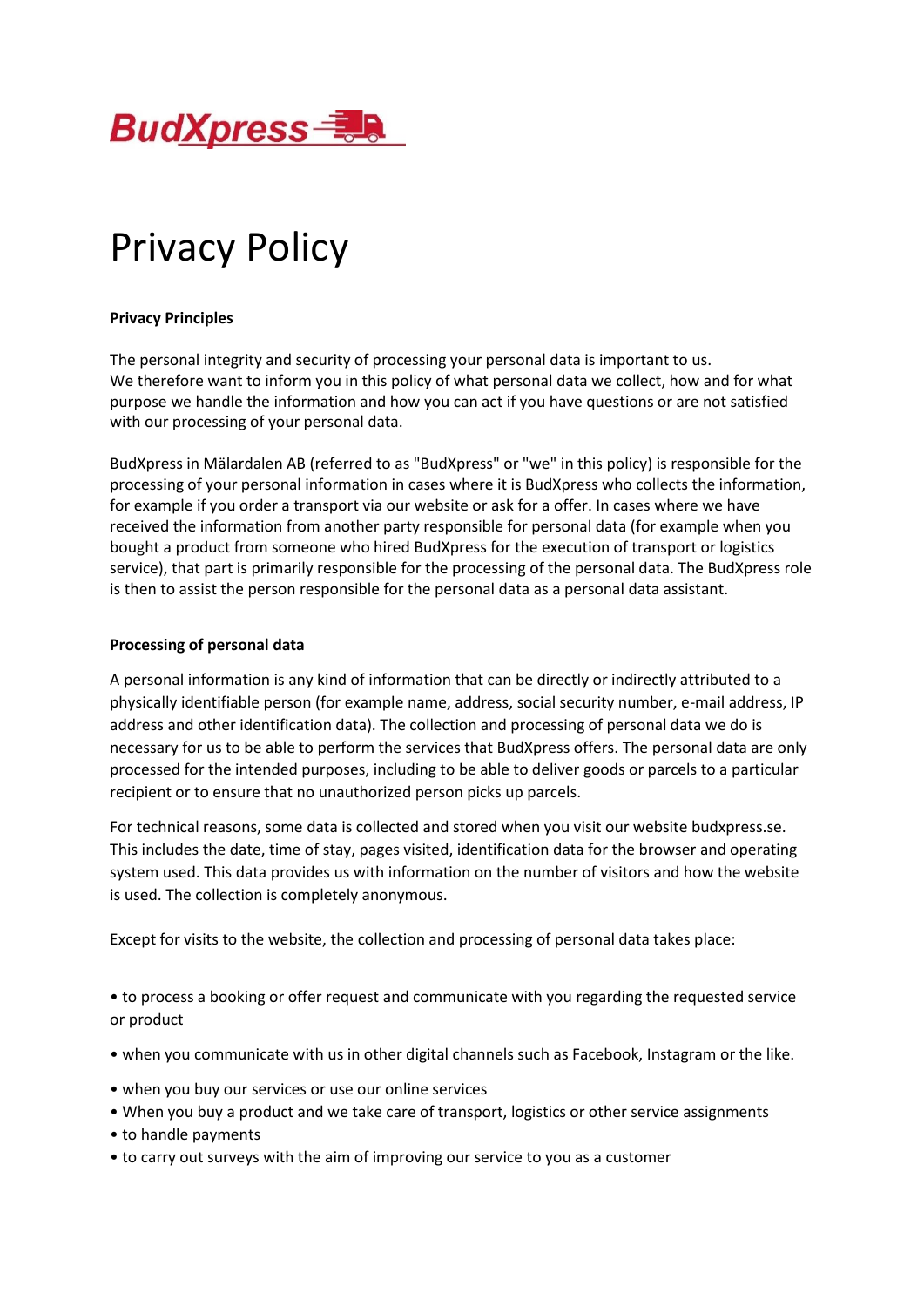• for marketing purposes. You can at any time choose to refuse to continue marketing announcements.

Personal data processed in these cases are among others. a. name, address, telephone number, email address and social security number.

Treatment refers to, for example, collection, reading, use, transmission.

# **Legal basis for treatment**

All processing of personal data has taken place since May 25, 2018, according to the EU Data Protection Regulation (GDPR) 1. We treat your personal data when we have a legal basis for the treatment, for example:

• when needed to complete an agreement with you or the one you purchased a product from, which may also include communicating with you in connection with the performance of our services.

• when necessary to fulfill a legal obligation or

• when there is otherwise a legitimate and legitimate interest in the treatment, eg. when marketing our services.

# **Security**

By taking appropriate technical and organizational measures, BudXpress is responsible for ensuring that your personal data is handled safely and protected from intrusion, access, dissemination, loss or other unauthorized handling.

BudXpress works in accordance with current and applicable safety standards.

# **Data Minimization**

We collect, process and store only the personal information that is necessary to fulfill our obligations.

## **Personal information is kept up to date**

As our service to you is dependent on your personal data being correct and up-to-date, please inform us about relevant changes to your personal data. You can contact our customer service to notify us of the changes. If we pay attention to incorrect information, we will update the information and inform you of this.

# **Storage time of personal data**

The data is stored during the period agreed or decided in relation to the legislation.

## **Consent**

When required by law, BudXpress will obtain consent before processing your personal data. You can withdraw your consent at any time by notifying us.